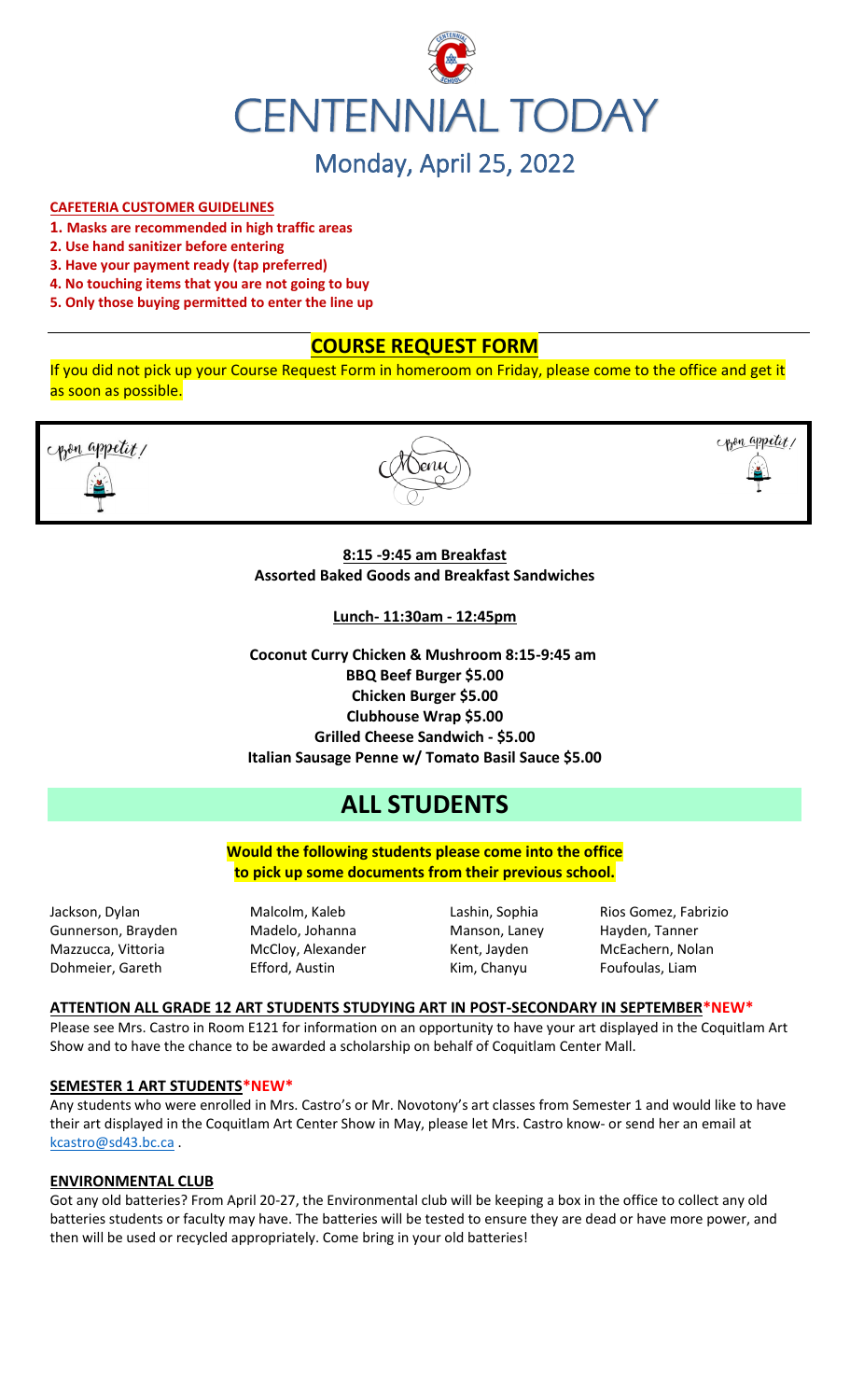

# **CENTENNIAL DRAGON BOAT TEAM\*NEW\***

Just a reminder to all participants that signed up for the Centennial Dragon Boat Team! Our first practice will be on Tuesday, April 26<sup>th</sup> at Barnett Marine Park at the Lotus Sport Clubhouse from 4:30-6pm.

Please bring the 3 waiver forms signed and completed with \$10 for insurance.

Please Note! We will not be on the water for this  $1<sup>st</sup>$  practice! It will be a dryland practice going over history, stroke and technique on Dragon Boating!

If there are any new participants interested in joining the Centennial Dragon Boat Team, please see Mr. Asano.

## **LIBRARY POET-TREE**

Hey Centaurs!

It is National Poetry Month, and the Poet-Tree in the Library has started to bloom! Come in during the month of April to write a poem, ode, lyrics, haiku, a prose - whatever speaks to you, and add it as a leaf to our Poet-Tree. Every entry gets a candy, and the chance to win a free lunch in the Centennial Cafeteria, valued at \$7!



We also have Magnetic Poetry happening on a two-sided white board, so stop by to express your creativity!

# **ARE YOU IN GRADE 11? – CONSIDERING UBC IN FALL 2023?**

Now is a good time to review the Personal Profile requirements and questions: [https://you.ubc.ca/applying-ubc/how-to](https://you.ubc.ca/applying-ubc/how-to-apply/personal-profile)[apply/personal-profile](https://you.ubc.ca/applying-ubc/how-to-apply/personal-profile)

Check out UBC with a self-guided [virtual tour.](https://you.ubc.ca/tours-info-sessions/virtual-tour/)

## **RAMADAN MUBARAK**

"Ramadan Mubarak to all our students and staff celebrating this month! If you'd like to learn more about the holiday, please see the bulletin board outside of the LEC/Skill Development rooms."

## **UBC FUTURE GLOBAL LEADERS 2022 – Extended learning opportunities 78% and up**

**Summer and fall programs -tuition based: <https://extendedlearning.ubc.ca/programs/future-global-leaders>**

### **ECUAD (EMILY CARR UNIVERSITY) SUMMER INSTITUTE FOR TEENS**

[Summer Institute for Teens,](https://www.ecuad.ca/academics/teen-programs/summer-institute-for-teens) a pre-university program for **students ages 16-18** (or who just finished Grade 10) that runs on campus **July 5-30, 2021 (9.00am – 4.00pm, on ECUAD campus)**. Tuition fees apply. This year, we are offering students a choice of 11 studios in a range of disciplines, including Communication Design, UX Design, Creative Coding, Game Design and Filmmaking. Visit the website link for more details.

### **COQUITLAM SCIENCE EXPO IS BACK!**

SD43 students can show off their science skills at Coquitlam Public Library`s fifth **Science Expo on Saturday, May 7, 2022.**A partnership between the library, School District 43, and Douglas College. Four categories: Elementary, Middle, Junior and Senior Students can either work on their own, or with a partner. **They must submit a registration form and consent form** here:<https://www.coqlibrary.ca/programs/teens/science-expo> The registration deadline is **9 pm on Wednesday, Apr. 27. Ms. Caldwell in the Library at Centennial is offering support to interested students.**



# **ATTENTION ALL GRADE 11 ART STUDENTS**

The Emily Carr Headstart Art Program will be offered next year at Gleneagle, but the application process is limited to 18 applicants who submit their completed applications and payment on a first come first served basis. If you are interested in more information, please see Mrs. Castro in the Art Room E121 **Immediately** for an application and information brochure. The course will carry degree credit at Emily Carr and transfer credit to other Fine Art programs. The course is particularly aimed at students considering post-secondary studies in visual art, media art or design. An **Emily Carr instructor** will teach the course on **Tuesday evenings** (6.00pm - 9.00pm) at **Gleneagle Secondary School** (room 107). **The application is due by May 25, 2022,** in order to be considered for the September 2022 intake.

# **INFO SESSIONS FOR GRADE 11'S ONGOING**

Discover a variety of post-secondary programs in BC:<https://www.postsecondarybc.ca/events/>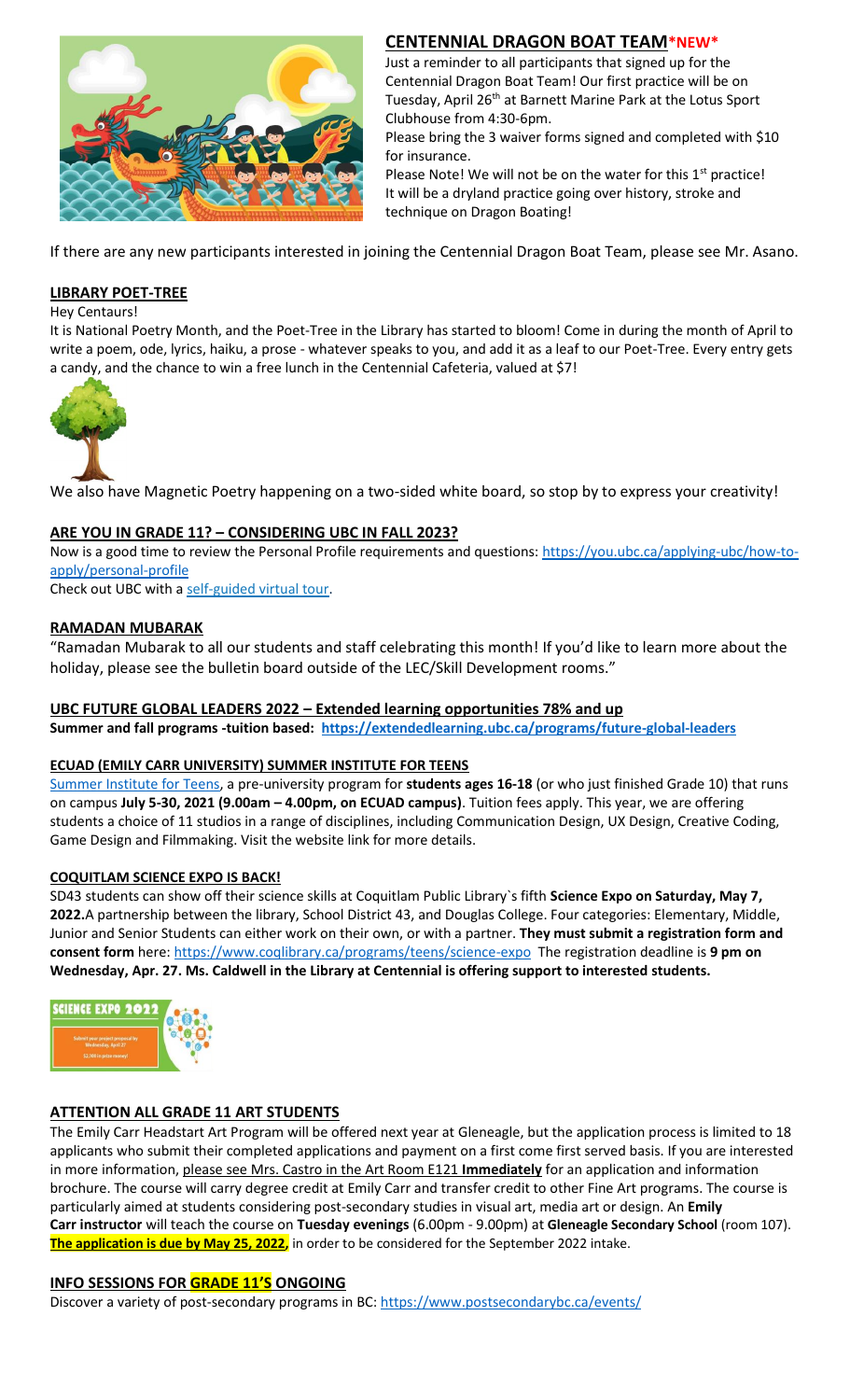# **#LOCAL LOVE FUND – ART EXPO – "COMO LAKE"**

Are you a creative student who wants to spread love and joy to seniors in our community? Students are invited to participate in a travelling ART EXPO this June.

FREE to participate canvas and supplies will be provided. You create the art; we do the rest! SUPPLIES AND INFO will be available WEDNESDAY AND THURSDAY in block 3 beside the cafeteria.

Let's go Centaurs! Bring some joy and #locallove to the community! Theme: "*COMO LAKE"*. Submissions will be due May 25<sup>th</sup>. Questions? Email <u>dhealeywright@sd43.bc.ca</u>

# **GRADE 12**



**CAREER CENTRE Visit the online Centennial Career Centre Page [HERE](https://www.sd43.bc.ca/school/centennial/ProgramsServices/CareerCentre/experiences/Pages/default.aspx#/=)**

# **JEAN LUMB FOUNDATION AWARDS\*NEW\***

**@cent43careercentre** 

Up to 10 X \$1000 awards across Canada in 9 categories, each with its own criteria. Chinese Heritage/Canadian citizen. Due May 23 by 9pm. Visi[t https://jeanlumbfoundation.ca/?page\\_id=6749](https://jeanlumbfoundation.ca/?page_id=6749)

New for 2022 **College Award (NEW)** The successful candidate will be enrolled full-time in a college, community college, college of applied arts or applied technology, institute of technology or science, CEGEP in Quebec, or career college, to study for a specific job in an industry, including business, applied arts, computer and mechanical technologies, electronics, health services, human resources, or trades, such as carpentry, electrical or plumbing.

# **UFV – INTERPRET CREATIVE ARTS FESTIVAL\*NEW\***

UFV School of creative arts/Graphic & Digital Design. Friday April 29/22 4pm – 9pm. 33844 King Road. Abbotsford.

# **UPCOMING INFO SESSIONS**

Experience VCC, Douglas College, BCIT trades/tech, UVIC, and U of T <https://www.sd43.bc.ca/school/centennial/ProgramsServices/CareerCentre/Pages/default.aspx#/=>

# **VOLUNTEER IN SD43** \* 30 POSITIONS

Coquitlam School District's Summer Learning program is pleased to once again offer a volunteer opportunity for our students. Last year we placed approximately thirty students into SD43 Summer Learning classrooms, a valuable experience for students and teachers! Successful volunteers will be placed in local classrooms and earn necessary volunteer hours as well as a letter of reference.

[https://forms.office.com/Pages/ResponsePage.aspx?id=74xl2ZICUkKZJWRC3iSkS-](https://forms.office.com/Pages/ResponsePage.aspx?id=74xl2ZICUkKZJWRC3iSkS-W45W4oHn9IuQdblaYVE0lUOFk1MFlRTFlWWkhOOVlYNUJCSDQ0SkdFTi4u)[W45W4oHn9IuQdblaYVE0lUOFk1MFlRTFlWWkhOOVlYNUJCSDQ0SkdFTi4u](https://forms.office.com/Pages/ResponsePage.aspx?id=74xl2ZICUkKZJWRC3iSkS-W45W4oHn9IuQdblaYVE0lUOFk1MFlRTFlWWkhOOVlYNUJCSDQ0SkdFTi4u)

# **FALL INFO SESSION**

Plans are in place to have **in-person** Post-Secondary Fairs. Dates will be advertised in the fall.

# **SUMMER JOB SEARCH?**

Job Bank - <https://www.jobbank.gc.ca/jobsearch/jobposting/35965594?source=searchresults> Indeed (Coquitlam) <https://ca.indeed.com/jobs?q=summer%20student%202022&l=British%20Columbia&vjk=23313e5494867a53>

# **VOLUNTEER OPPORTUNITES THIS SPRING**

Festivals and events are returning. Volunteers are needed! Career Centre - [Centennial Secondary School](https://www.sd43.bc.ca/school/centennial/ProgramsServices/CareerCentre/experiences/Pages/default.aspx#/=)  [\(sd43.bc.ca\)](https://www.sd43.bc.ca/school/centennial/ProgramsServices/CareerCentre/experiences/Pages/default.aspx#/=)

# **KPU NEXT STEPS WORKSHOPS – MAY**

Next Steps Workshop, **May 16th, 3:30pm** Next Steps Workshop, **May 18th, 12 - 12:30,** condensed lunch time power session.

Register for a [Next Steps Workshop](http://crm-link.kpu.ca/c/7/eyJhaSI6MTY0ODQwMjEsImUiOiJkaGVhbGV5d3JpZ2h0QHNkNDMuYmMuY2EiLCJyaSI6ImNvbnRhY3QtNGZkMzgzYmJkZmY3ZWExMWE4MTUwMDBkM2EwYzhjNmQtZDI5MWU3MGZkMWYyNDJlYjk5OGU2OTFmYjc2ZGZmMjMiLCJycSI6IjAyLWIyMjEwMy0zOTg5OTViYTI1NGQ0NDE2YjBlMDQyODJkZjY3MTlhNiIsInBoIjpudWxsLCJtIjpmYWxzZSwidWkiOiIyIiwidW4iOiIiLCJ1IjoiaHR0cHM6Ly93d3cua3B1LmNhL2luZm8tc2Vzc2lvbnMvZnV0dXJlLXN0dWRlbnRzL25leHQtc3RlcHMvbWF5LTIwMjI_X2NsZGVlPVpNTFlTR1BPYXdvdUI0T0xzQnBsUHZFU0g1eUhvbnhCQlpuNFlnYzRINkV6V0ZWOVpLUWpKTmxic0hFM3RVQmImcmVjaXBpZW50aWQ9Y29udGFjdC00ZmQzODNiYmRmZjdlYTExYTgxNTAwMGQzYTBjOGM2ZC1kMjkxZTcwZmQxZjI0MmViOTk4ZTY5MWZiNzZkZmYyMyZlc2lkPTFkZmIzOThiLTRiYmItZWMxMS05ODNmLTAwMjI0ODNjYzE1YSJ9/SBu6RJHIXI6GRb2GoyGQMA)

# **UPCOMING INFO SESSIONS**

Experience VCC, Douglas College, BCIT trades/tech, UVIC, and U of T [https://www.sd43.bc.ca/school/centennial/ProgramsServices/CareerCentre/postsecondary/Pages/default.aspx?login=-](https://www.sd43.bc.ca/school/centennial/ProgramsServices/CareerCentre/postsecondary/Pages/default.aspx?login=-925640762#/=) [925640762#/=](https://www.sd43.bc.ca/school/centennial/ProgramsServices/CareerCentre/postsecondary/Pages/default.aspx?login=-925640762#/=)

# **LOCAL SCHOLARSHIP APPLICANTS**

Thank you to all applicants. Winners will be advised at commencement.

# **CAMP IGNITE – FIREFIGHTING CAMP FOR GIRLS (15-18)**

Camp Ignite is traditionally a four-day overnight camp that educates and inspires young women to follow their dreams. We aim to show our campers a future of limitless opportunities and demonstrate that anything is possible. The camp is open to BC girls in grades 11-12 (ages 15-18).<https://campignite.com/> Application:<https://campignite.com/join-us>